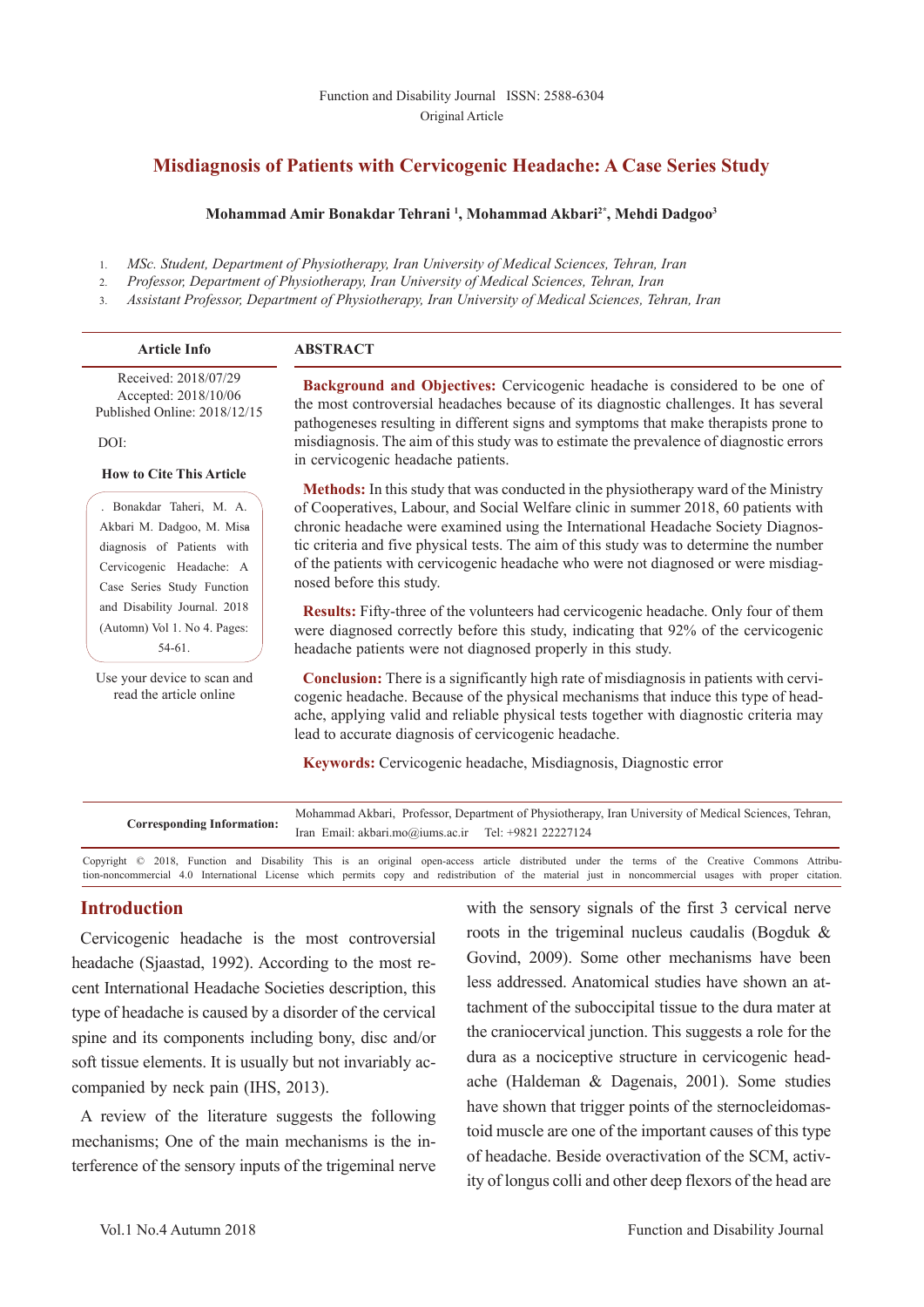#### 55. Cervicogenic Headache Misdiagnosis

reduced, resulting in motor control impairment (Amiri, Jull, Bullock-Saxton, Darnell, & Lander, 2007; Roth, Roth, Weintraub, & Simons, 2007). Myofascial restrictions and muscles trigger points are another etiology of cervicogenic headache (Fernandez-De-Las-Penas & Cuadrado, 2016). Tempromanibular joint dysfunction is another cause of this type of headache (Fernandez-De-Las-Penas, 2010; Fernandez-de-las-Penas & Cuadrado, 2014).

As also reported by Haldeman et al., one of the most controversial areas in cervicogenic headache is the discussion of its causes (Haldeman & Dagenais, 2001). Cervicogenic headache is the most controversial headache because of the difficulties in accurate diagnosis (Sjaastad, 1992).

In 1990, Pfaffenraph et al. reported that 50% of the patients with cervicogenic headache were misdiagnosed (Pfaffenrath & Kaube, 1990). Moreover, Bono et al. suggested that most of the patients with cervicogenic headache fulfilled 75% of the diagnostic criteria of migraine headache (Bono, Antonaci, Ghirmai, Sandrini, & Nappi, 1998). In addition, a case report study reported four patients with cervicogenic headache whose problem was missed and suffered from headache for almost 16 years.

Sjaastad introduced cervicogenic headache as a real headache and described the overlapping of signs and symptoms of 3 types of headaches (Antonaci & Sjaastad, 2011). It is clear that relying on signs and symptoms of cervicogenic headache may not lead therapists to a correct diagnosis. Some features help to distinguish cervicogenic headache from other types of headache, including side lock pain and provocation by head movement and digital pressure on the neck muscle resulting in posterior-to-anterior radiation of pain (ICHD 3beta). Although these symptoms are some of the characteristics of cervicogenic headache but they are not unique to it. In 1999, Suijlekom et al. conducted an interobserver study to evaluate the reliability of the diagnostic criteria of cervicogenic headache. They used the kappa index to assess the reliability. The following criteria achieved a high kappa score for accurate diagnosis of cervicogenic headache (van Suijlekom, de Vet, van den Berg, & Weber, 1999) (Table 1).

*Table 1. Reliability of cervicogenic headache diagnostic criteria*

| Diagnostic criteria             | <b>Kappa score for reliability</b> | <b>Level of evidence</b> |
|---------------------------------|------------------------------------|--------------------------|
| Radiate to ipsilateral shoulder | 0/76                               | High                     |
| Pain start in the neck          | 0/67                               | High                     |
| Restrict range of motion        | 0/54                               | Moderate                 |
| Provocation by neck movement    | 0/45                               | Moderate                 |

Other features or old criteria have a high kappa score as well, but they are no longer included in the ICHD-3. According to Bono et al., focusing on diagnostic criteria as a solitary way for diagnosis may increase the risk of diagnostic error to 75%. Utilizing physical examination alongside diagnostic criteria, can lead to an accurate diagnosis (Hall & Robinson, 2004).

Suijlekom et al. assessed the reliability of some physical examinations in 2000. Among the assessed tests, the sternocleidomastoid and mastoid pressure pain tests were reported to be the most reliable ones (Hans A. van Suijlekom & Wilhelm E.J. Weber, 2000).

It was recommended that integration of the articular, muscular, and neural systems into evaluation may result in a more accurate diagnosis (CÉSAR FERNÁNDEZ-DE-LAS-PEÑAS, 2009). To do this study, the reliable tests for diagnosis of cervicogenic headache were extracted from one of the most updated systematic review studies (Rubio-Ochoa et al., 2016) (Table 2).

In spite of the fact that lack of a golden standard for diagnosis of cervicogenic headache confuses the therapists and increases diagnostic error, utilizing valid diagnostic criteria together with reliabe physical examinations will decrease the rate of error.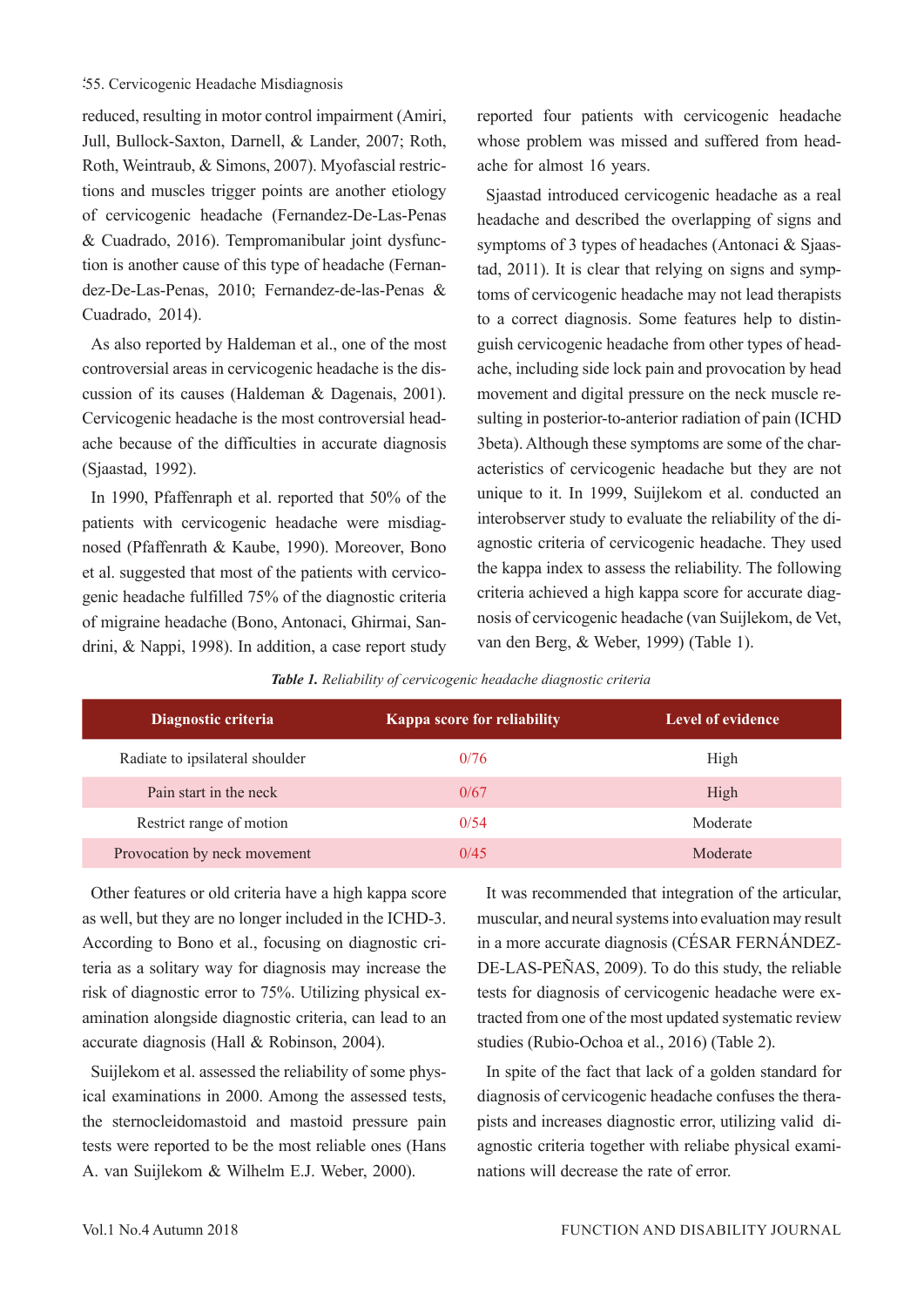In this study, 4 diagnostic crtieria and 5 physical tests introduced earlier were used as reliable tools for accurate diagnosis. The objective of this study was to

evaluate misdagnosis or diagnostic error prevalnece in patients with cervicogenic headache.

| <b>Tests</b>                                 | <b>Study</b>       | <b>Kappa Score</b> | Sensitivity/<br><b>Specificity</b>                          | <b>Level of evidence</b> |
|----------------------------------------------|--------------------|--------------------|-------------------------------------------------------------|--------------------------|
| Flexion-Rotation                             | Hall et al. 2008   | 0/85               | 90%<br>85%                                                  | High                     |
| Passive accessory<br>intervertebral movement | Zito et al. $2006$ |                    | $C0 - C1: 59/82\%$<br>$C1-C2: 62/87\%$<br>$C2-C3 : 65/78\%$ | Moderate<br>to high      |
| Craniocervical flexion test                  | Zito et al. $2006$ | -                  | -                                                           | Low                      |
| FRT, PAIM, CCFT                              | Jull et al. 2007   |                    | $100\%$<br>94.4%                                            | High                     |

#### *Table 2. Physical test for cervicogenic headache diagnosis*

# **Materials and Methods**

The protocol of this case series was approved by the Ethics Committee of Iran University of Medical Sciences (IR.IUMS.REC.1397.179). In this study, the rate of cervicogenic headache misdiagnosis was evaluated in patients with chronic headache. Sixty patients with chronic headache entered the study after applying the inclusion criteria. Informed consent was obtained from all participants. The subjects were then examined by the researcher. The following checklist was completed for them (Table 3).

*Table 3. Examination items for diagnosis of patients with cervicogenic headache*

| <b>Criteria/Physical Tests</b>                                 | <b>Positive</b> | <b>Negative</b> |
|----------------------------------------------------------------|-----------------|-----------------|
| pain start at neck and posterior to anterior radiation pattern |                 |                 |
| Radiation of pain to ipsilateral arm                           |                 |                 |
| Pain provocation with head movement                            |                 |                 |
| range of motion restriction                                    |                 |                 |
| Mastoid pressure pain test                                     |                 |                 |
| SCM pressure pain test                                         |                 |                 |
| Flexion rotation test                                          |                 |                 |
| Craniocervical flexion test                                    |                 |                 |
| Passive accessory intervertebral movement test                 |                 |                 |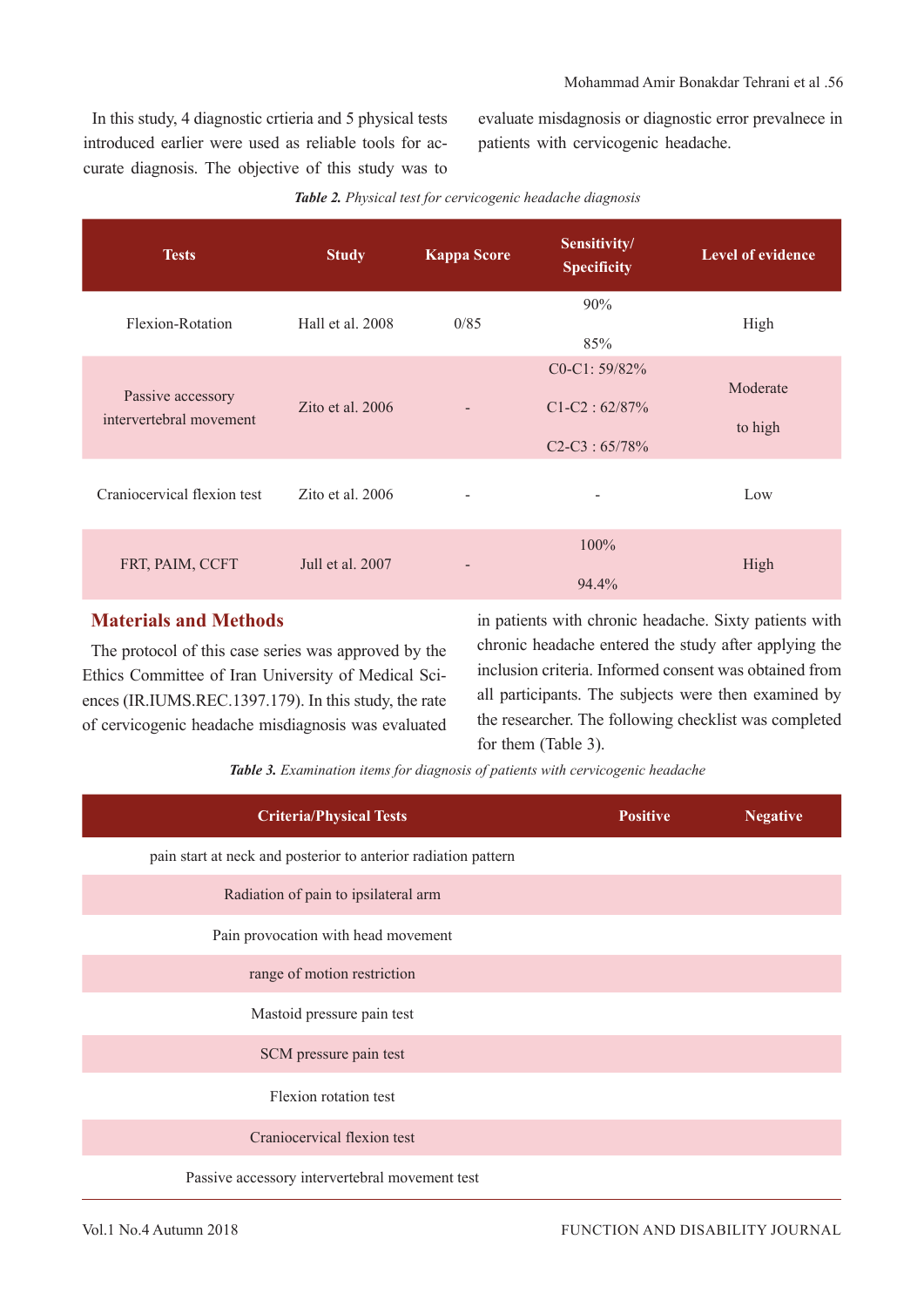#### 57. Cervicogenic Headache Misdiagnosis

The inclusion criteria were: 1- A history of headache for at least one year; 2- History of at least one neurologist visit for headache; 3- Male/Female gender; 4- Age 18-55 years; 5- No rheumatic disease with deformity in the acute phase; 6- No acute fracture in the cervical or upper thoracic spine and no old fracture with deformity; 7- lack of instability in the upper cervical spine; 8- Negative history of brain injury; 9- lack of hypertension; 10- negative history of certain diseases such as cancer, hemophilia, psychiatric problems, and uncontrolled diabetes.

The diagnsotic criteria were assessed in an interview and the following tests were done:

• Flexion rotation test: The subject layed supine on the examination table and was asked to relax while his/her neck was moved to the end range of cervical flexion by the examiner. In this flexed position, the head and neck was passively rotated as far as possible whitin comfortable limits. Any signs of asymmetry, restriction, and pain provocation was noted (Hall & Robinson, 2004).

• Craniocervical flexion test: With the patient in the supine postion, the examiner examined both SCM through palpation and observation. In the meantime, the patient was asked to nod or flex his/her head on the neck. Any signs of SCM contraction was recorded (Fernandez-de-las-Penas & Cuadrado, 2014).

• Passive accessory intervertebral movement test: The examiner palpated the spinous process of the cervical spine starting at C2 to C7. Moreover, the transverse process of C1 to C7 was checked. Pressure was applied slowly and the quality of movement, end feel, and asymmetry was noted (Magee, 2014).

Some physical tests are more subjective than others are, such as mastoid and SCM pressure pain tests, and the risk of bias may affect the results. So physical tests were done twice by the researcher and the co-researcher; then, the results were compared and intra correlation coefficient was analyzed. The software SPSS 20 (SPSS Inc. Chicago, Ill., USA) was used for data analysis. The Shapiro-Wilk test was used for examining the data distribution. This study was done in the physiotherapy ward of the Ministry of Cooperatives, Labour, and Social Welfare clinic in summer 2018.

### **Results**

The mean age of the participants was 42.55±7.85 year. Forty-eight subjects were female and 12 were male. They suffered from headache for a mean duration of 13.95±9.76 years and visited the neurologist for 4.73±4.16 times during this period. Table 4 presents some clinical features of the subjects.

| <b>Features</b>                        | $Mean \pm SD$     |
|----------------------------------------|-------------------|
| Work lost days                         | $2/93 \pm 3/36$   |
| Frequency of headache (days)           | $6/20 \pm 5/99$   |
| Intensity of headache (0-25 VAS chart) | $18/20 \pm 3/99$  |
| Duration of headache (hours)           | $16/42 \pm 17/89$ |

*Table 4. Some clinical features of volunteers*

One of the most important questions was the previous diagnosis of the headache. The following pie diagram shows the variety of previous diagnoses by neurologists (Figure 1).

According to Figure 1, the majority of the headaches were diagnosed as a migraine headache. After examination, the following table was achieved about the results of the tests. The tests were done twice for 10 patients and the results were compared. There was no significant difference in the results and there was no controversy in the diagnosis (Figure 2).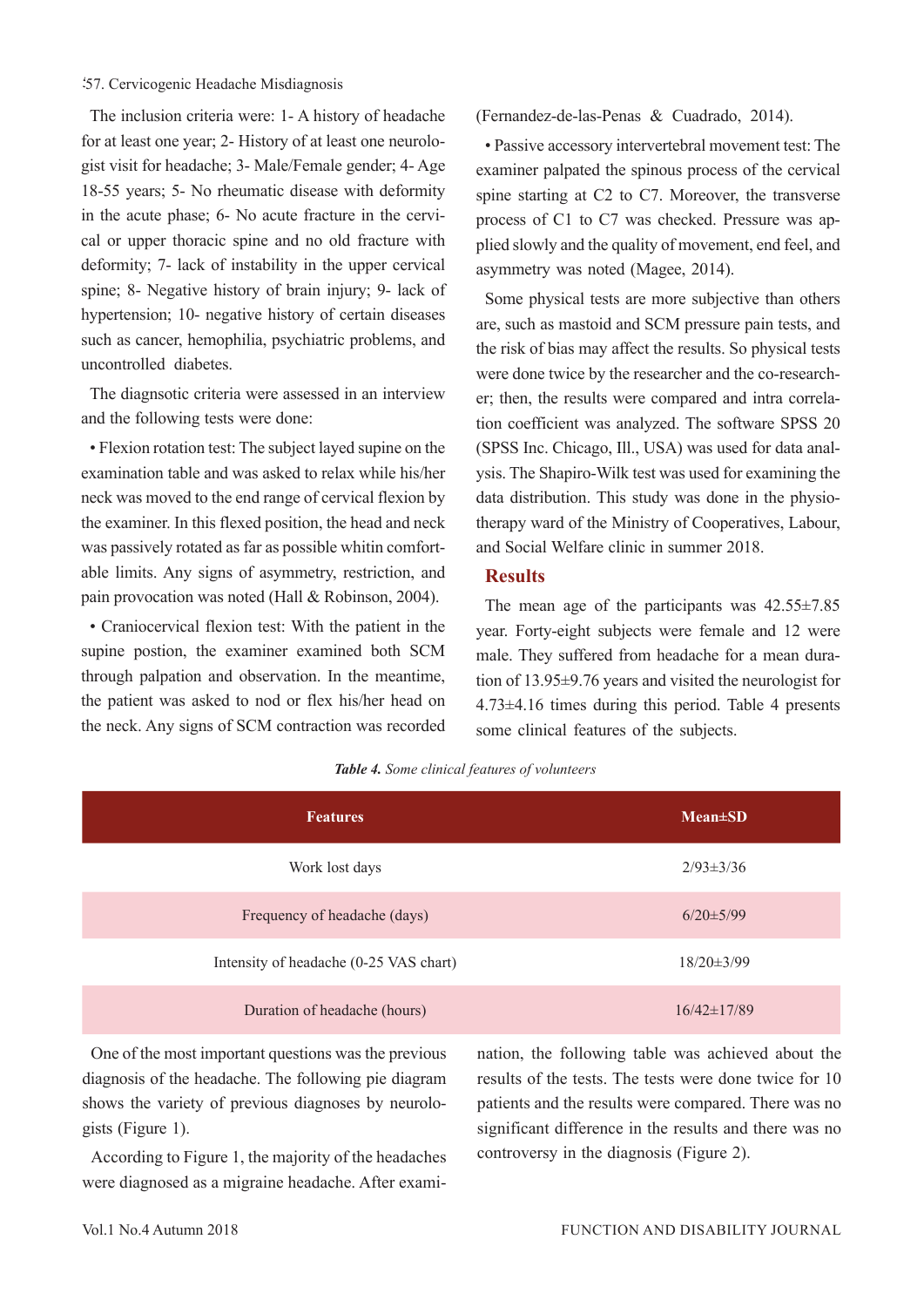

*Figure 1. Prevalence of previous diagnosis for the volunteers*



*Figure 2. Brief reporting of test's results*

Sixty volunteers were examined in this study of whom 53 met at least two of the inclusion criteria and two of the physical tests, indicating a diagnosis of cervicogenic headache. However, only 4 of them were previously diagnosed with cervicogenic headache by neurologists. Therefore, 49 probably had cervicogenic headache that was not diagnosed previously, suggesting a high rate

of misdiagnosis (92.45%). All diagnostic criteria and tests were positive in 8 subjects that were all diagnosed with migraine headache by their neurologists. All diagnostic criteria were met in 10 subjects and all physical tests were positive in 20 patients. Seven participants had other types of headache (Figure 3).



CGH: cervicogenic headache, PT: physiotherapy, Dr: doctor.

*Figure 3. The comparison of prior and actual diagnosis*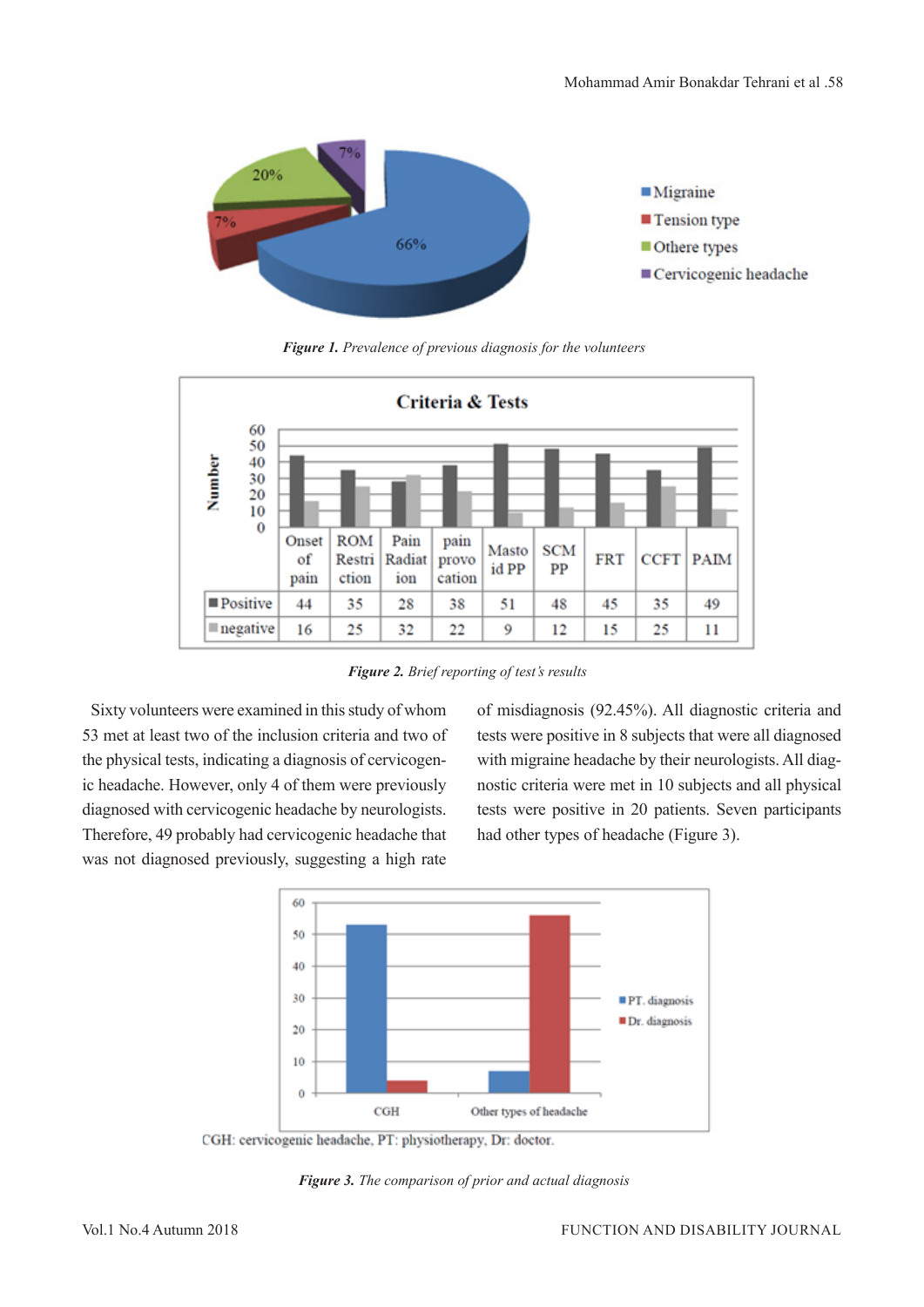#### 59. Cervicogenic Headache Misdiagnosis

### **Discussion**

The main finding of this study was a very high rate of misdiagnosis of cervicogenic headache (92.45%). Because of the lack of a golden standard for diagnosis of this type of headache, the most recent IHS diagnostic criteria and five recommended tests in the literature were used this study.

Different misdiagnosis rates for cervicogenic headache have been reported. Based on different population and diagnostic criteria, the rate of misdiagnosis varies from 50% to 75% (Pfaffenrath & Kaube, 1990; Roth et al., 2007). There is a case report of four patients with cervicogenic headache who were missed. Their headaches were diagnosed as migraine by neurologists, but all of them had greater occipital neuralgia. Some of them had paraclinical data such as laboratory tests or imaging (CT scan, MRI, X-ray) (Xiaobin Yi, 2005). In this case report, only four cases were evaluated just by tinel sign test of greater occipital nerve. In this study, 60 patients with chronic cervicogenic headache were evaluated by four diagnostic criteria and five clinical tests. In other studies, diagnostic evaluation was only based on diagnostic criteria. In this study in addition to diagnostic criteria, reliable clinical tests were used.

#### **References**

A Clinical Perspective. THE JOURNAL OF MANUAL & MANIPULATIVE THERAPY, 16(2), 1.

Amiri, M., Jull, G., Bullock-Saxton, J., Darnell, R., & Lander, C. (2007). Cervical musculoskeletal impairment in frequent intermittent headache. Part 2: subjects with concurrent headache types. Cephalalgia, 27(8), 891-898. Antonaci, F., & Sjaastad, O. (2011). Cervicogenic headache: a real headache. Curr Neurol Neurosci Rep, 11(2), 149-155.

Bogduk, N., & Govind, J. (2009). Cervicogenic headache: an assessment of the evidence on clinical diagnosis, invasive tests, and treatment. Lancet Neurol, 8(10), 959-968.

Bono, G., Antonaci, F., Ghirmai, S., Sandrini, G., & Nappi, G. (1998). The clinical profile of cervicogenic headache as it emerges from a study based on the early diagnostic criteria (Sjaastad et al., 1990). Funct Neurol,

 As mentioned earlier, multiple mechanisms cause cervicogenic headache and each of them can produce specific signs and symptoms that may overlap with other types of headaches and confuse the physician.

#### **Conclusion**

Regardless of the high rate of cervicogenic headache misdiagnosis, there is a lack of reliable and valid methods for accurate diagnosis of this type of headache, which increases direct and indirect costs, work loss, and missed days and decreases the quality of life of the patients. Practitioner should not rely on signs and symptoms for diagnosis of cervicogenic headache. Moreover, most studies suggest that paraclinical findings may not lead to an accurate diagnosis. It seems that utilizing reliable physical tests along with standard diagnostic criteria can help therapists or neurologists to diagnose cervicogenic headache accurately.

## **Acknowledgment**

The authors thank all those who helped them writing this paper.

## **Conflict of Interest Statement**

The authors have no conflict of interest to declare.

#### 13(1), 75-77.

CÉSAR FERNÁNDEZ-DE-LAS-PEÑAS, P., DO, PhD , Department of Physical Therapy, Universidad Rey Juan Carlos, Madrid, Spain. (2009). Clinical Evaluation of Cervicogenic Headache:

Fernandez-De-Las-Penas, C. (2010). Tension-Type and Cervicogenic Headache Sudbury, Massachusetts: JONES AND BARTLETT PUBLISHERS.

Fernandez-de-las-Penas, C., & Cuadrado, M. L. (2014). Therapeutic options for cervicogenic headache. Expert Rev Neurother, 14(1), 39-49.

Fernandez-De-Las-Penas, C., & Cuadrado, M. L. (2016). Dry needling for headaches presenting active trigger points. Expert Rev Neurother, 16(4), 365-366.

Haldeman, S., & Dagenais, S. (2001). Cervicogenic headaches: a critical review. Spine J, 1(1), 31-46.

Hall, T., & Robinson, K. (2004). The flexion-rotation test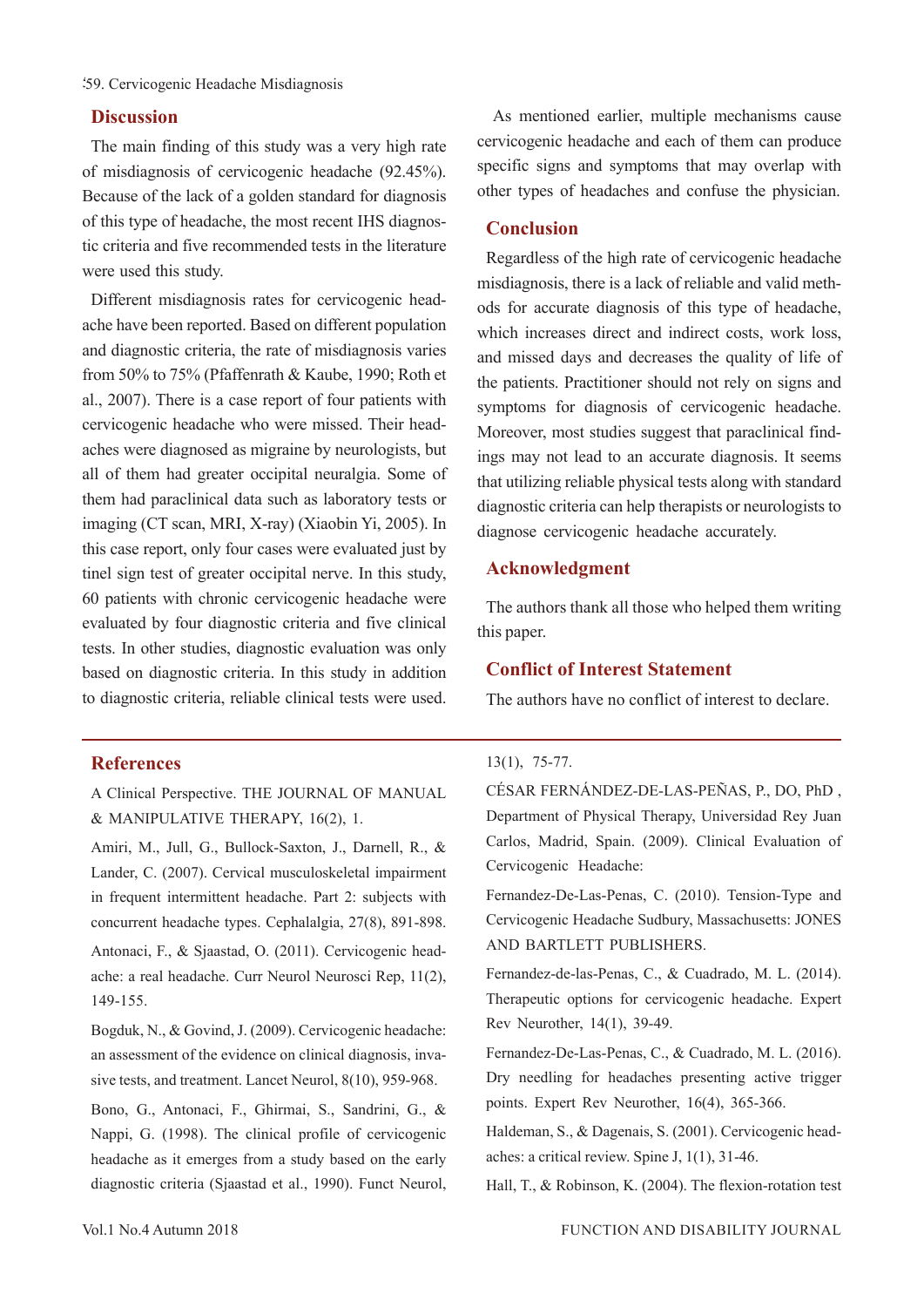and active cervical mobility--a comparative measurement study in cervicogenic headache. Man Ther, 9(4), 197-202. Hans A. van Suijlekom, M. H. C. W. d. V., PhD; Suzanne

G.M. van den Berg, MSc;, & Wilhelm E.J. Weber, M., PhD. (2000). Interobserver Reliability in Physical Examination of the Cervical Spine in Patients With Headache. Headache, 40.

IHS. (2013). The International Classification of Headache disorders, 3rd edition, (beta version). Cephalalgia, 33(9).

Magee, D. J. (2014). ORTHOPEDIC PHYSICAL AS-SESSMENT. Canada: Elsevier.

Pfaffenrath, V., & Kaube, H. (1990). Diagnostics of cervicogenic headache. Funct Neurol, 5(2), 159-164.

Roth, J. K., Roth, R. S., Weintraub, J. R., & Simons, D. G. (2007). Cervicogenic headache caused by myofascial trigger points in the sternocleidomastoid: a case report. Cephalalgia, 27(4), 375-380.

Rubio-Ochoa, J., Benitez-Martinez, J., Lluch, E., Santacruz-Zaragoza, S., Gomez-Contreras, P., & Cook, C. E. (2016). Physical examination tests for screening and diagnosis of cervicogenic headache: A systematic review. Man Ther, 21, 35-40.

Sjaastad, O. (1992). Cervicogenic headache: the controversial headache. Clin Neurol Neurosurg, 94 Suppl, S147-149.

van Suijlekom, J. A., de Vet, H. C., van den Berg, S. G., & Weber, W. E. (1999). Interobserver reliability of diagnostic criteria for cervicogenic headache. Cephalalgia, 19(9), 817-823.

Xiaobin Yi, A. J. C., Robin J, Hamill-ruth, and John C. Rowlingson. (2005). Cervicogenic Headache in Patients With Presumed Migraine: Missed Diagnosis or MisDiagnosis? American Pain Society, 6(10), 4.